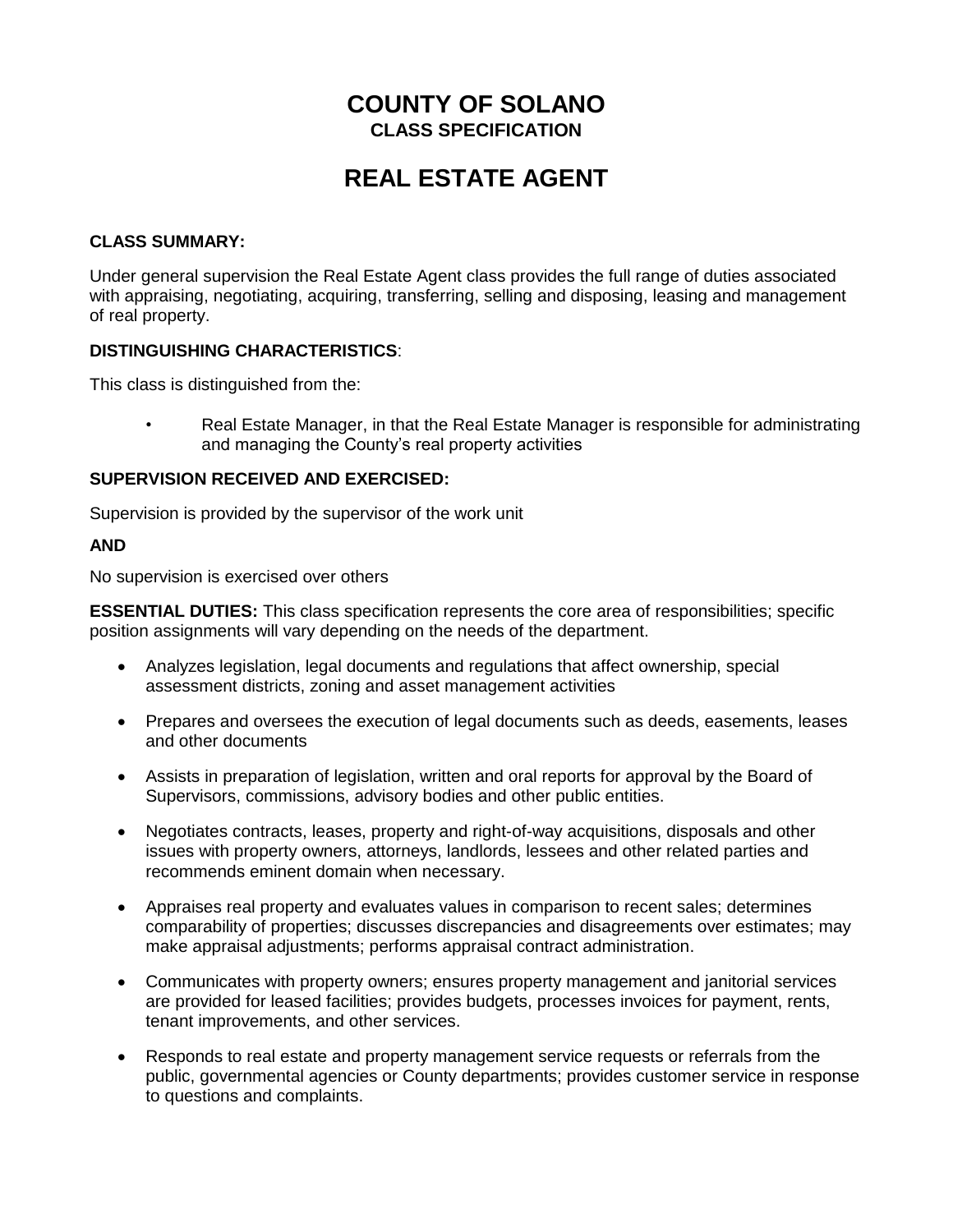- Maintains property inventory record; prepares and approves consultant work such as professional service contracts; writes specifications for the acquisition, lease or sale of surplus real property; arranges sale or auction of surplus real estate.
- Performs other duties of a similar nature and level as assigned.

# **EDUCATION AND EXPERIENCE:**

Possession of a Bachelor's degree in Real Estate, Business or Public Administration, economics, finance or closely related field

### **AND**

Three (3) years related work experience in either commercial property management or negotiation and processing of real estate property actions or preparing appraisals

### **Education Substitution:**

Additional qualifying experience may be substituted for the required education on a year for year basis.

### **LICENSING, CERTIFICATION AND REGISTRATION REQUIREMENTS**:

California Real Estate License or California Real Estate Broker License preferred.

Applicants are required to possess a valid California Driver's License, Class C.

### **REQUIRED KNOWLEDGE, SKILLS AND ABILITIES:**

### **Knowledge of:**

- Real Estate appraisal practices and techniques
- Applicable local, state, and federal laws and legal procedures pertaining to real property acquisitions, appraisals, eminent domain, leasing and disposal
- Market analysis techniques and economic factors affecting property values and improvements
- Relocation assistance eligibility and entitlements

### **Skill and/or Ability to:**

- Initiating, negotiating and completing terms and conditions for sale, purchase, or lease of County property
- Preparing and reviewing real estate agreements, appraisals and other real property related documents
- Managing real property
- Reading and interpreting maps, plans, blueprints and legal documents related to real property
- Researching, analyzing and preparing written reports, contracts and other documents as needed
- Planning, organizing, and prioritizing multiple assignments and work activities
- Utilizing basic office equipment; use a computer to gather and analyze data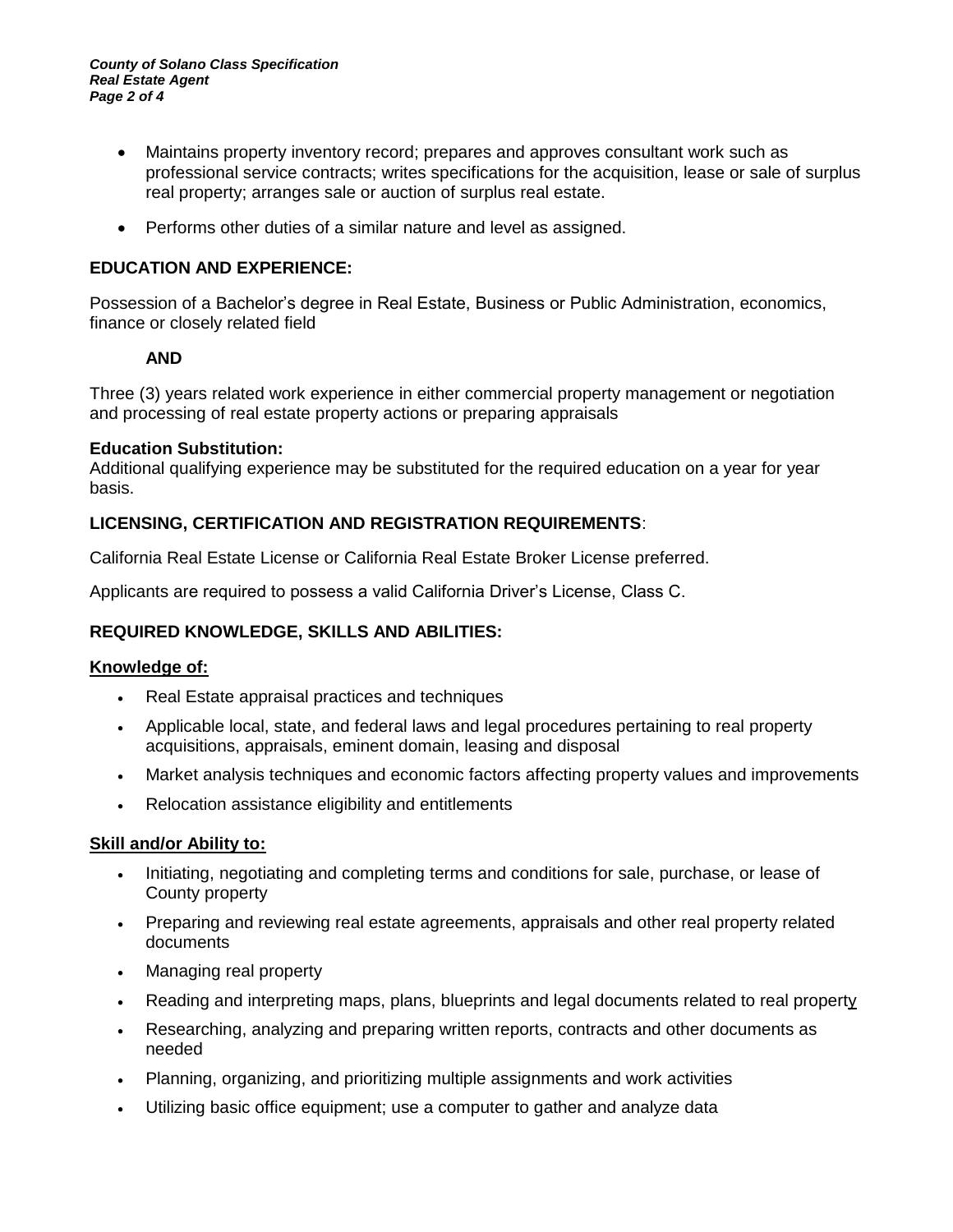- Working with individuals from diverse socio-economic backgrounds
- Working under pressure and handling multiple and changing priorities
- Communicating effectively, both orally and in writing
- Establishing and maintaining harmonious working relationships with those contacted in the course of work; demonstrating tact, diplomacy, patience, and compassion

# **PHYSICAL REQUIREMENTS:**

- Mobility and Dexterity: Positions in this class typically require stooping, kneeling, reaching, standing, walking, fingering, grasping, feeling (i.e. sense of touch), and repetitive motion.
- Lifting, Carrying, Pushing and Pulling -- Sedentary Work: Employees in this class exert up to 10 pounds of force occasionally and/or a negligible amount of force frequently or constantly to lift, carry, push, pull or otherwise move objects.
- Vision: Positions in this class require the employee to have close visual acuity, with or without correction, to prepare and analyze data and figures, transcribe, view a computer screen, read, etc. Positions in this class also requires employees to have depth perception in order to operate a motor vehicle.
- Hearing/Talking: Positions in this class require the employee to perceive the nature of sounds at normal speaking levels with or without correction and have the ability to receive detailed information through oral communication. Positions in this class require the employee to express or exchange ideas by means of the spoken word.

### **WORKING CONDITIONS:**

• While most work will be in an office setting, visits to outdoor worksites will require an employee in this class to occasionally work outside and thus will be subject to exposure to intense noises, fumes, odors, pollens, dust, inadequate lighting, and to unpleasant field conditions including rainy, windy, cold, or hot weather and walking on uneven terrain.

### **OTHER REQUIREMENTS:**

- Background Checks: The County may conduct a background check and a reference check on candidates prior to appointment to a position within this class. The background check may include the State of California Department of Justice, the Federal Bureau of Investigation (FBI), the Child Abuse Central Index (CACI), and criminal checks in any City/County where the applicant has lived, worked or gone to school.
- Independent Travel: Incumbents are **OR** may be required to travel independently, for example, to perform work at other work sites, to attend meetings with other County employees, to attend meetings with community organizations, etc.
- Hours of Work: Incumbents may be required to work weekends, holidays, irregular hours, on-call, and after normal business hours.